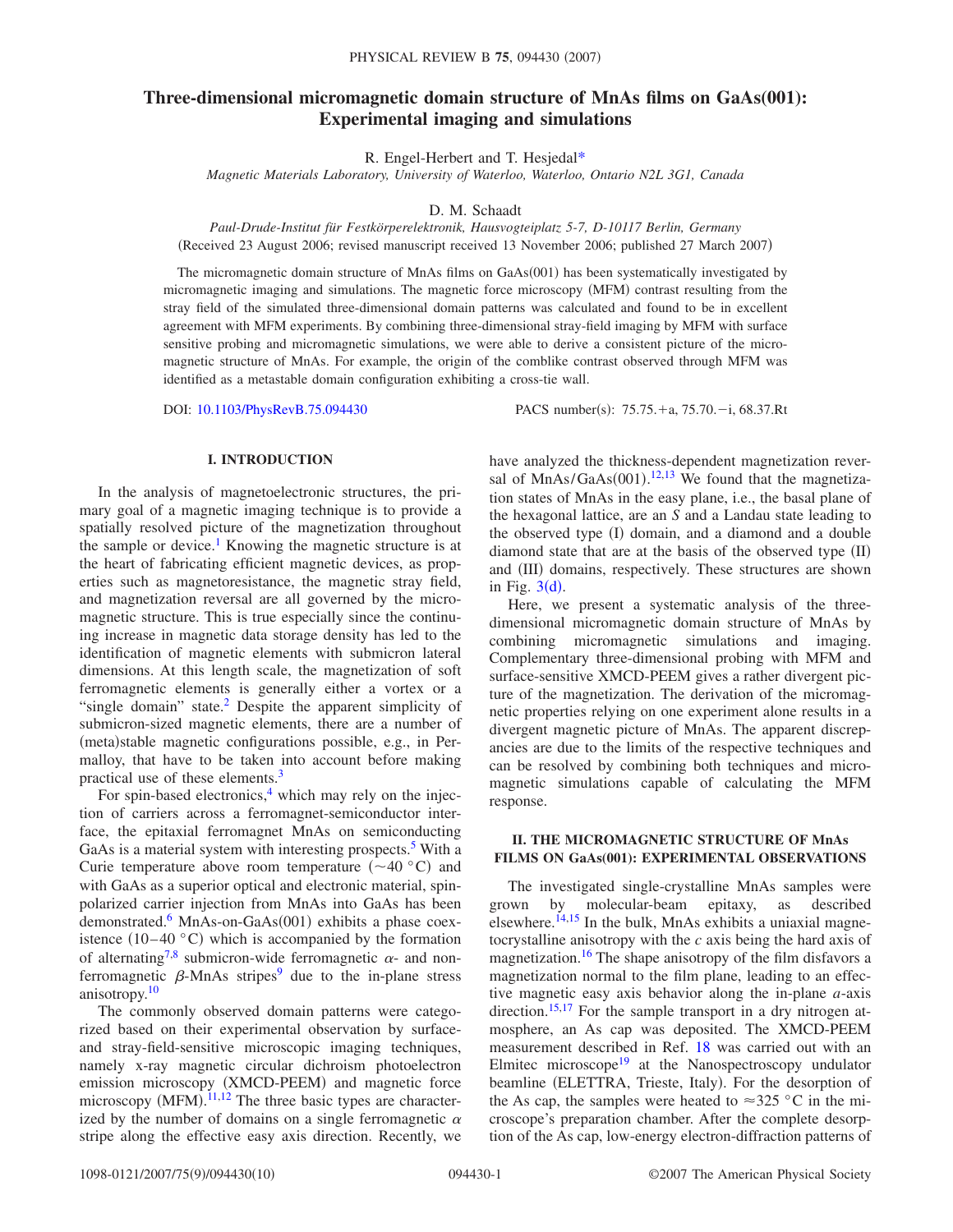<span id="page-1-0"></span>

FIG. 1.  $5 \times 5 \mu m^2$  image of the surface magnetization of a 120-nm-thick MnAs film obtained by XMCD-PEEM. The ferromagnetic  $\alpha$ -MnAs stripes (dark and bright) are separated by nonferromagnetic  $\beta$ -MnAs stripes (gray, i.e., no magnetic contrast). The standard domain types are indicated in the image and illustrated below. Reprinted from Ref. [23,](#page-9-21) Fig. [2](#page-2-1) (28 °C). Copyright Springer-Verlag 2006. With kind permission of Springer Science and Business Media.

MnAs  $(\overline{1}100)(1\times2)$  were obtained. The samples were illuminated such that only the magnetization oriented along the a axis of MnAs (easy axis) was mapped. After XMCD-PEEM measurements, the samples were investigated by MFM in an ambient atmosphere using silicon nitride cantilevers sputter coated with Co/Cr (Veeco MSNC-MFMT). The tip radius was roughly  $80 \text{ nm}$  (measured by scanning electron microscopy) and, prior to the measurement, the cantilevers were magnetized along their tip axes to saturation.

# **A. Surface-sensitive imaging and the simple domain classification**

XMCD-PEEM is a surface-sensitive magnetic imaging technique that combines x-ray absorption spectroscopy and electron microscopy.<sup>20</sup> The contrast formation originates from the difference in x-ray absorption coefficients depending on the relative orientation of photon helicity and magnetization. The secondary electron yield is proportional to the absorption coefficient and the emitted electrons are detected in PEEM. The lateral resolution of this quantitative imaging technique is about  $10-20$  nm.<sup>21</sup>

Figure [1](#page-1-0) shows a  $5 \times 5 \mu m^2$  XMCD-PEEM image of a 120-nm-thick MnAs film on GaAs(001) recorded at 28 °C (the stripe width is a function of temperature). The contrast corresponds to the projection of the surface magnetization onto the vector of the incident light along the effective easy axis, i.e., the *a* axis as indicated in Fig. [1.](#page-1-0) The  $\alpha$ - $\beta$ -stripe structure is clearly visible as gray  $(\beta$ -MnAs, no magnetic contrast) and dark (bright) areas (ferromagnetic  $\alpha$ -MnAs). On the ferromagnetic stripes, three different domain patterns are found that are classified depending on the number of domains along the easy *a*-axis direction (perpendicular to the stripe). Examples of the domain patterns are labeled in the figure accordingly. Below, the magnetization patterns associated with the three domain types are sketched. Without micromagnetic simulations it is possible to suspect the formation of head-to-head domains at the basis of the domain types (II) and (III). Head-to-head domains are known to exist in thinner films due to the less severe energy penalty associated with the magnetic charges on their walls.<sup>22</sup> On the contrary, type (II) and (III) domains are found in MnAs for thicker films  $(\geq 100 \text{ nm})$  only. Here, one should rather expect an underlying three-dimensional magnetization pattern that leads to "apparent" head-to-head domains. In the Sec. II B, we demonstrate how MFM imaging can shed light on the three-dimensional magnetization of the film.

#### **B. Stray-field imaging—MFM**

The MFM is a variant of the scanning force microscope family capable of recording the magnetostatic force or force gradient between the magnetic tip and a magnetic sample. The advantage of this technique is that it also operates in an ambient condition and no special sample preparation is required.

The interpretation of the measured MFM signal is not straightforward, since the magnetization distribution is not monitored directly. Instead, the stray-field emanating from the sample—which naturally reflects the three-dimensional sample magnetization—determines the MFM contrast. Thus, the simulation of the contrast based on a given sample magnetization is a necessity for making full use of the MFM data, as will be discussed in detail in Sec. IV.

The MFM image shown in Fig.  $2(a)$  $2(a)$  was recorded at a temperature of 18 °C with a temperature-controlled MFM setup.<sup>24</sup> Prior to the measurement, the sample was heated above the phase transition temperature to start from a completely demagnetized state. The position of the ferromagnetic  $\alpha$ - and nonferromagnetic  $\beta$ -stripes are indicated on the righthand side. On the  $\alpha$  stripes, and also slightly extending into the  $\beta$ -phase region, magnetic contrast (bright) originating from the stray field of the sample is found. Alternating type (I) domains give rise to a meanderlike contrast [labeled (I)]. The type (II) domain labeled in the figure is characterized by a bright area in the middle of the stripe and two narrow lines right at the stripe edges. A type (III) domain that corresponds to the surface magnetization shown in Fig. [1](#page-1-0) below is indicated on a wider  $\alpha$  stripe. Further, comblike domain patterns are frequently observed. They occur in two subtypes,  $C(I)$ and C(II), which are characterized by longer and shorter hooklike features extending from a bright area near the edge and the middle of the stripe, respectively. They are closely related to the standard type (I) and (II) domains, as will be shown in Sec. V.

The interaction of the magnetized tip with the stray field of alternating type (I) domains is illustrated in Fig. [2](#page-2-1)(b). For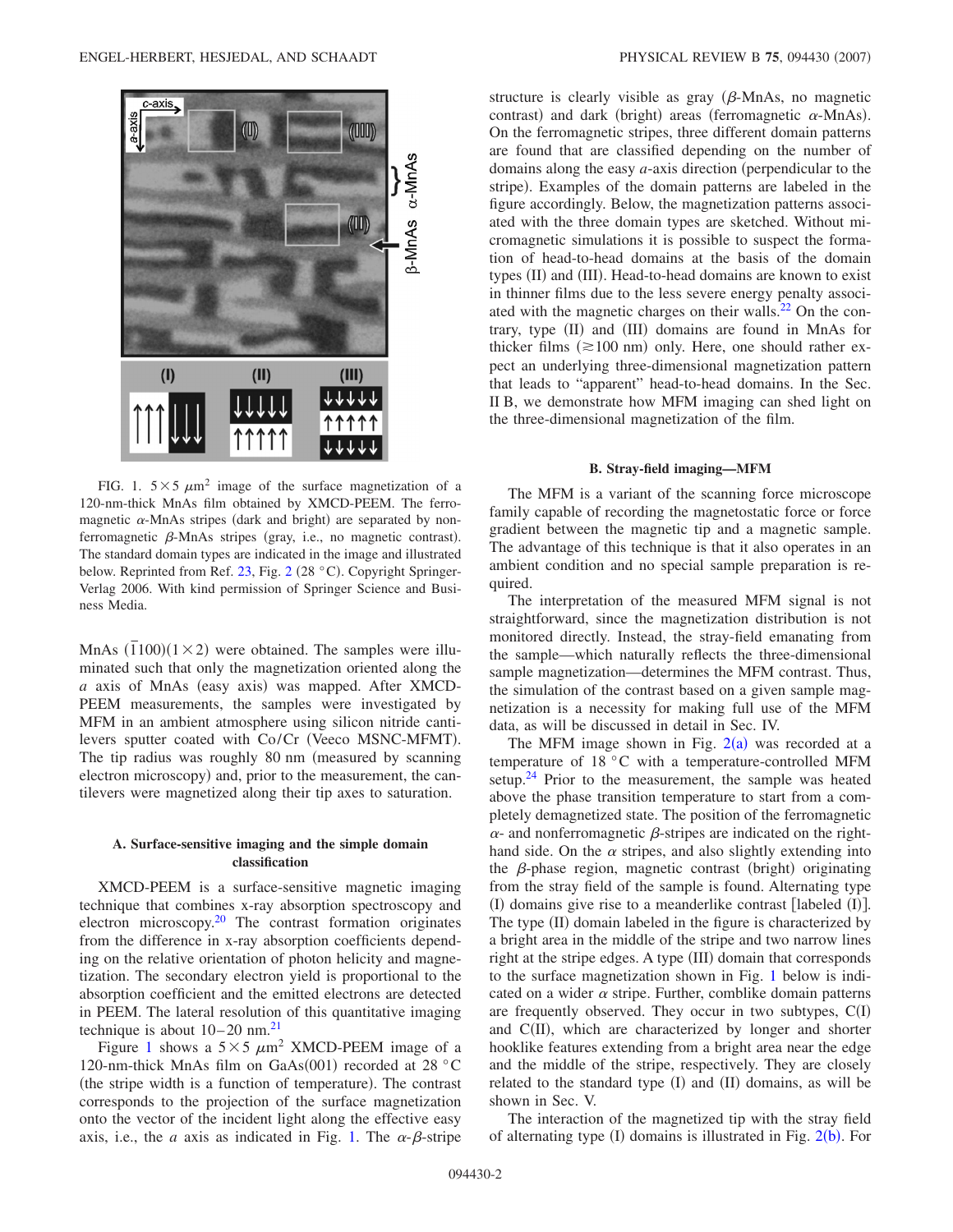<span id="page-2-1"></span>THREE-DIMENSIONAL MICROMAGNETIC DOMAIN...



FIG. 2. (a)  $5 \times 5 \ \mu \text{m}^2$  image of the stray field of a 180-nm-thick MnAs film obtained by MFM at 18 °C. Besides the standard domain types (rectangular markers), comblike structures are found (circular markers) that are labeled C(I) and C(II) referring to their connection to type (I) and (II) domains, respectively. (b) Sketch illustrating the contrast mechanism in MFM. Bright contrast corresponds to an attractive interaction between tip and sample and dark contrast to a repulsive interaction.

simplicity of the discussion, we assume a sequence of oppositely magnetized bar magnets. The stray field of the bar magnets will now either point out of the plane or into the plane at the edges of the ferromagnetic stripe. The relative orientation of the tip magnetization and the out-of-plane component of the sample stray field (at the scan height) determine the tip-sample interaction. The parallel (antiparallel) orientation of the two magnetization vectors results in an attractive (repulsive) interaction, giving a bright (dark) contrast. Additionally, 180° Bloch walls show up as bright or dark lines separating areas of opposite magnetization. The resulting MFM contrast (experimental) is shown below the sketch [Fig.  $2(b)$  $2(b)$ ]. As the MFM image was obtained in conventional noncontact mode, and not in the so-called lift mode, the magnetic contrast does not range from dark to bright as expected [cf. Fig.  $2$ ]. In lift mode, each line is scanned twice, once for determining the topography of the sample and then for measuring the additional tip-sample interaction at this height. Instead, due to the mixing with the van der Waals force in noncontact mode, the lowest contrast level is usually found to coincide with the nonferromagnetic areas[.25](#page-9-22)

Although there are a number of similarities between the domain picture obtained from surface-sensitive XMCD-

<span id="page-2-0"></span>

FIG. 3. Sketch of (a) the  $\alpha$ - $\beta$ -stripe structure of a MnAs film on GaAs(001) and (b) the simulated surface magnetization. (c) Isosurface plot (for ten constant  $M<sub>y</sub>$  values) of the three-dimensional magnetization distribution. (d) Cross-sectional magnetization patterns are shown at the positions indicated in (c). The arrows indicate the magnetization in the basal plane. Their grayscale corresponds to the  $M<sub>v</sub>$  component, and the underlying image to the  $M<sub>z</sub>$  component of the magnetization. The stripe geometry corresponds to a sample temperature of 28 °C.

PEEM and stray-field-sensitive MFM, e.g., in general, the same number of domain types are found with both methods, the micromagnetic picture of MnAs obtained so far is rather divergent.<sup>26</sup> For instance,  $C(I)$  and  $C(II)$  domains are not seen in XMCD-PEEM imaging. On the other hand, in MFM no extended type (I) domains can be found. In order to find the magnetization distribution that is able to satisfy both experimental observations, we performed micromagnetic simulations.

### **III. THE MICROMAGNETIC STRUCTURE OF MnAs FILMS ON GaAs(001): SIMULATIONS**

We present the simulated magnetization distribution of a 120-nm-thick MnAs film at a temperature of 30  $^{\circ}$ C.<sup>27</sup> Following the experimentally derived temperature dependence of the  $\alpha$ - $\beta$ -phase ratio [cf. Fig. [3](#page-2-0)(a)],<sup>[23](#page-9-21)</sup> the ferromagnetic  $\alpha$ -phase stripe width was set to 384 nm and the  $\beta$ -phase stripe width to 192 nm. The exchange constant *A* is assumed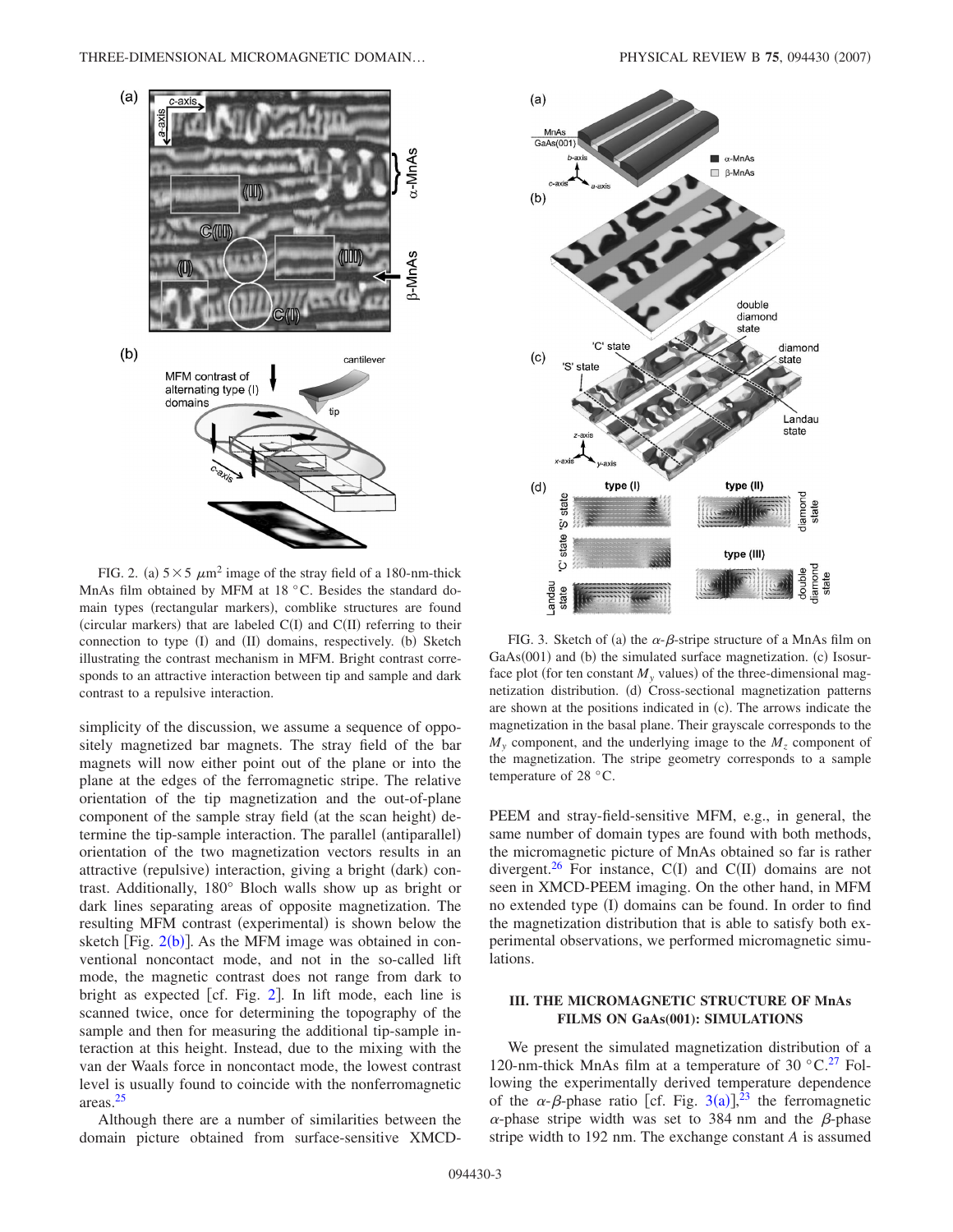to be  $1.0\times10^{-11}$  J/m and the saturation magnetization *M<sub>s</sub>*  $= 800 \text{ kA/m}$ .<sup>[12](#page-9-9)</sup> These are reasonable values within the range of reported parameters from below  $400-1100 \text{ kA/m}$ .<sup>28,[29](#page-9-26)</sup> Bulk MnAs, in comparison, has 670 kA/m. These parameters give an exchange length of  $L_{ex}= 5$  nm, where  $L_{ex}$  is defined as  $\sqrt{2A/(\mu_0 M_s^2)}$ . A magnetocrystalline anisotropy constant of  $K=-7.2\times10^5$  J/m<sup>3</sup> was chosen for MnAs,<sup>12</sup> in agreement with superconducting quantum interference device (SQUID) magnetometry<sup>15</sup> and ferromagnetic resonance measurements[.17](#page-9-14) In accordance with the experimental procedure, where the sample was heated to the complete nonferromagnetic  $\beta$ -phase<sup>9</sup> prior to measurement, a fully randomized initial magnetization was assumed for the  $\alpha$  stripes.

The employed finite difference code is based on the Landau-Lifshitz-Gilbert equation (LLG). For obtaining the relaxed, i.e., minimum-energy configuration, we applied a self-consistent approach. The momentary magnetization distribution describes a damped precession around its effective magnetic field, which provides a torque acting on the magnetization. The damping aligns the magnetization with the effective magnetic field. Through repetition, the total energy is minimized until a given limit for the energy difference between two subsequent energy states is reached. Details of the parallel, three-dimensional computing code are discussed elsewhere. $30$  For the presented problems, we use a cell size of 8 nm. Although it is in general preferable to choose a cell size that is equal or smaller than the exchange length, we had to find a compromise between the real exchange length and the computational demands in terms of addressable memory and computation time. This cell size is still acceptable for the problem of extended stripes. Although the surface magnetization pattern appears rather simple [cf. Fig.  $3(b)$  $3(b)$ ], in correspondence with the XMCD-PEEM experiments, the threedimensional magnetization distribution [cf. Fig.  $3(c)$  $3(c)$ ] deserves further attention.

The observed domain patterns are classified following the scheme presented in Ref. [11.](#page-9-8) The in-depth magnetization distribution that is at the basis of the simple, surface-based classification scheme is visualized in Fig.  $3(d)$  $3(d)$ . In the cross section, visualizing the magnetization distribution in the basal plane, typically five magnetization patterns are found. Type (I), defined by a homogeneous magnetization across the width of the stripe, can have three underlying patterns: the *S* state, the *C* state, and the Landau state. The *S* and *C* states are characterized by a predominant uniform magnetization in the easy axis, with deviations at the opposite or lower corner points, respectively. The Landau state is a flux-closure pattern with opposite magnetization in the upper and lower half of the cross section. In the presented case, the magnetization further shows a cross-tie wall as will be explained below. The nomenclature is in accordance with magnetization patterns observed in soft magnetic thin film elements.<sup>22</sup> Interestingly, and in contrast to their observation in the film plane of soft ferromagnetic elements, they appear in MnAs thin films in the basal plane, i.e., perpendicular to the surface. The strong magnetocrystalline anisotropy of MnAs and its planar symmetry prevents a magnetization along the *c* axis, similar to the effect of the shape anisotropy in soft magnetic thin film elements. Generally, these patterns are flux-closure patterns.

For a convenient discussion of the results, we introduce a Cartesian coordinate system with the *z* axis being the film normal, as illustrated in Fig.  $3(c)$  $3(c)$ . The magnetization components  $M_x$ ,  $M_y$ , and  $M_z$  are the respective components of the magnetization vector normalized to saturation magnetization  $M<sub>s</sub>$ .

# **A. Common domain patterns: The type (I), (II), and (III) domains**

For simulating the observed standard domain types, we start from the respective cross sections (cell dimensions: 48)  $\times$  15 cells) found in the simulation of the coupled stripe ar-ray [shown in Fig. [3](#page-2-0)] and duplicate them along the  $c$ -axis direction for 110 cells, i.e., 880 nm. The magnetization patterns are then allowed to relax and the results are shown in Fig. [4.](#page-4-0)

First of all, we found type (I) domains based on the *C* and *S* states not stable upon relaxation of the extended structure for the given combination of geometry and saturation magnetization. The reason is the large demagnetization energy that leads to the stabilization of other domain types which will not be further discussed in this context. Of course, extended type (I) domains can become stable in narrower ferromagnetic stripes or in coupled stripe arrays. Thus, we assumed a different initial magnetization which is found in experimental MFM images [cf. Fig.  $2$ ]. This alternating sequence of type (I) domains is stable upon relaxation and shown in Fig.  $4(a)$  $4(a)$ . The type (II) and (III) domains, which originate from one and two extended diamond-shaped cross-sectional domains, respectively, are shown in Figs. [4](#page-4-0)(b) and  $4(c)$  $4(c)$ . All three domain patterns are in agreement with the observed XMCD-PEEM contrast representing the surface magnetization.

Table [I](#page-4-1) lists the calculated total energies  $E_{\text{tot}}$ , the exchange energies  $E_{\text{exch}}$ , and the demagnetization energies  $E_{\text{demag}}$  for all domain types in reduced units. Since the magnetization along the *c* axis is negligible for all domain types, the anisotropy energy has been omitted. Its value never contributes more than 1% to the total energy. The lowest total energy for the extended domains is found for the type (III) domain, closely followed by the type (II) domain. The type (I) domain has by far the largest total energy. The exchange energy is increasing from type (I) over (II) to (III). Type (I) domains have a small exchange energy, since only the Bloch walls and the deviation of the magnetization at the edges contribute to this value. In the case of type (II) and (III) domains, the values are about twice as large, since closure-domain patterns involving a large number of domain walls are present. As a consequence, the demagnetization energy is considerably smaller. Interestingly, for the type (I) domain, the demagnetization energy is large although the sequence of oppositely magnetized domains reduces the demagnetization energy of the system significantly.

#### **B. Unique domain patterns**

Besides the classified structures discussed in Sec. III A, there exist a multitude of domain patterns that can be, on first sight, explained as a combination of the three basic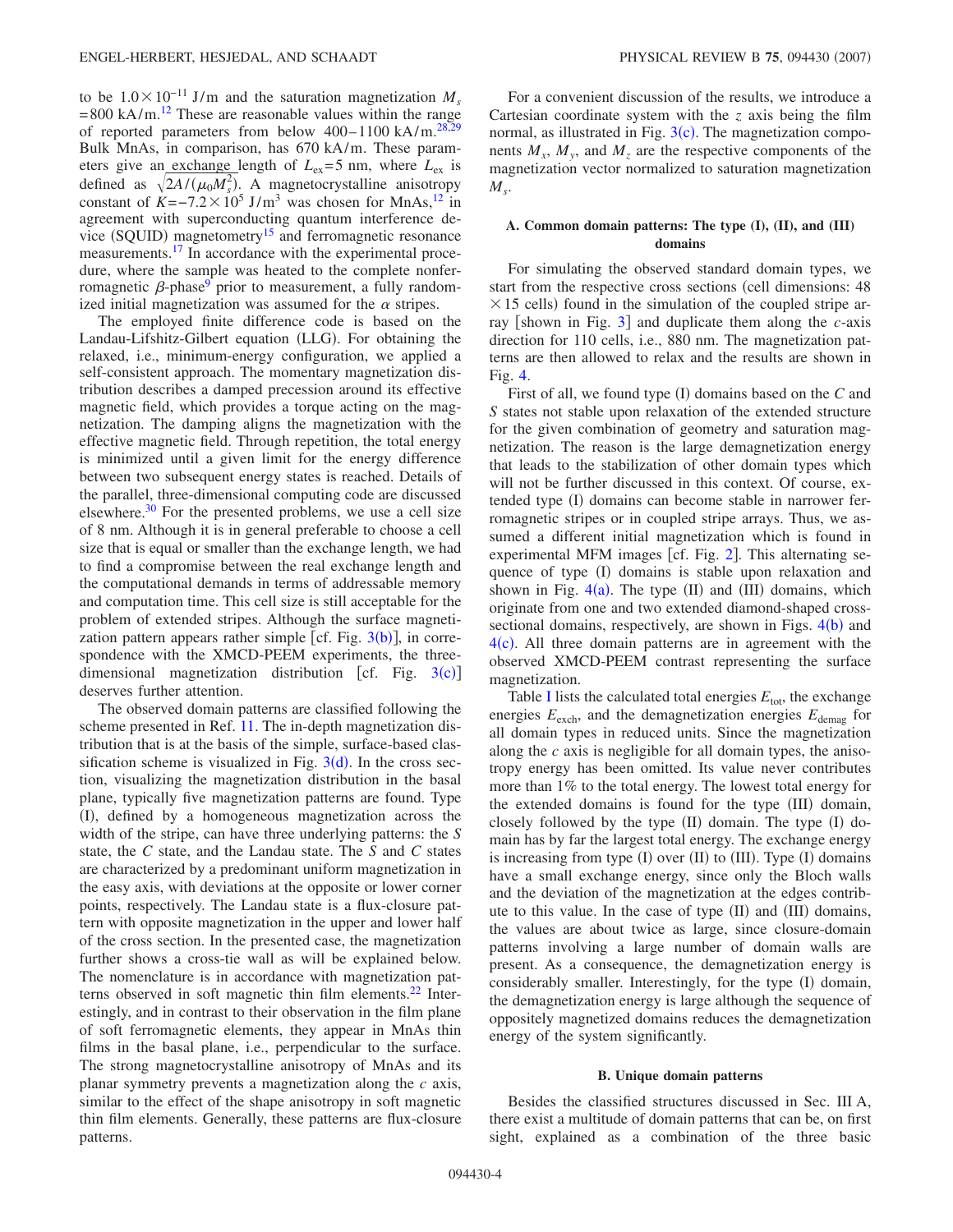<span id="page-4-0"></span>

FIG. 4. Magnetization distribution for the relaxed, extended standard domain types (I), (II), and (III). The grayscale represents the value of the in-plane magnetization component  $M_{y}$ . The surface contrast corresponds to the magnetization distribution observed in XMCD-PEEM images. The stripe width is observed at a sample temperature of 28 °C.

structures.<sup>11</sup> As the  $\alpha$  stripe width that corresponds to a certain temperature only reflects an average width, we also investigated wider  $\alpha$  stripes.<sup>31</sup> A typical variation of the stripe

<span id="page-4-1"></span>TABLE I. Energies for the relaxed, extended standard domain types. The total energy  $E_{\text{tot}}$ , the exchange energy  $E_{\text{exch}}$ , and the demagnetization energy  $E_{\text{demag}}$  are given in reduced units, i.e., normalized to  $\mu_0 / 2 \cdot M_s^2 = 3.77 \times 10^5 \text{ J/m}^3$ .

|             | $E_{\rm tot}$         | $E_{\text{exch}}$     | $E_{\text{demag}}$    |
|-------------|-----------------------|-----------------------|-----------------------|
| Type $(I)$  | $14.0 \times 10^{-2}$ | $2.27 \times 10^{-2}$ | $11.5 \times 10^{-2}$ |
| Type $(II)$ | $8.30 \times 10^{-2}$ | $4.62 \times 10^{-2}$ | $3.71 \times 10^{-2}$ |
| Type (III)  | $8.06 \times 10^{-2}$ | $5.04 \times 10^{-2}$ | $3.02 \times 10^{-2}$ |

<span id="page-4-2"></span>

FIG. 5. Magnetization pattern of the comblike domain structure. The isosurfaces of the normalized magnetization  $(M_y = M_x = \pm 0.707)$  illustrate transitions from in-plane to out-ofplane oriented magnetization vectors. At selected positions, crosssectional cuts are shown below in (a) and (b). The underlying grayscale corresponds to the out-of-plane component  $M_z$ , whereas the gray value of the arrows represents the in-plane component  $M_{v}$ . The stripe width corresponds to a sample temperature of 18 °C.

width can be seen in both experimental images [Figs. [1](#page-1-0) and [2](#page-2-1)]. Deviations from the simple domain scheme, shown in Fig. [3,](#page-2-0) can be explained by a variation of the  $\alpha$ -stripe width. Two prominent examples are deviations from the ordinary type (II) domain structure. For type (II) structures, the existence of a single symmetric diamond state in the basal plane is no longer energetically favorable. Instead, the system has to stabilize the spin configuration by the introduction of additional features. One is characterized by the formation of zigzag-shaped walls (along the  $c$  axis) in the middle of the  $\alpha$ stripe.<sup>18</sup> In the underlying diamondlike structure, the diamond is periodically skewed looking along the stripe axis *c* axis).

Another unique domain pattern is characterized in MFM by a comblike contrast (see Fig. [2](#page-2-1)). As the zigzag-shaped wall was investigated in detail in Ref. [18,](#page-9-15) we will focus on the discussion of the origin of the comblike domain pattern. To take wider stripes into account, we simulated the magnetization pattern for a width-to-thickness ratio of 4.27 instead of 3.13. This corresponds to a sample temperature of 18 °C instead of 28 °C.

Figure [5](#page-4-2) shows the underlying magnetization distribution that leads to a type (II) domain on the surface and to the comblike contrast in MFM. Isosurfaces of the magnetization component  $M_z = \pm 0.707$  are shown as bright and dark, respectively. The chosen value of 0.707 indicates the isosurface where both the in-plane component  $M_{v}$  and the outof-plane component  $M<sub>z</sub>$  are equal. The magnetization pattern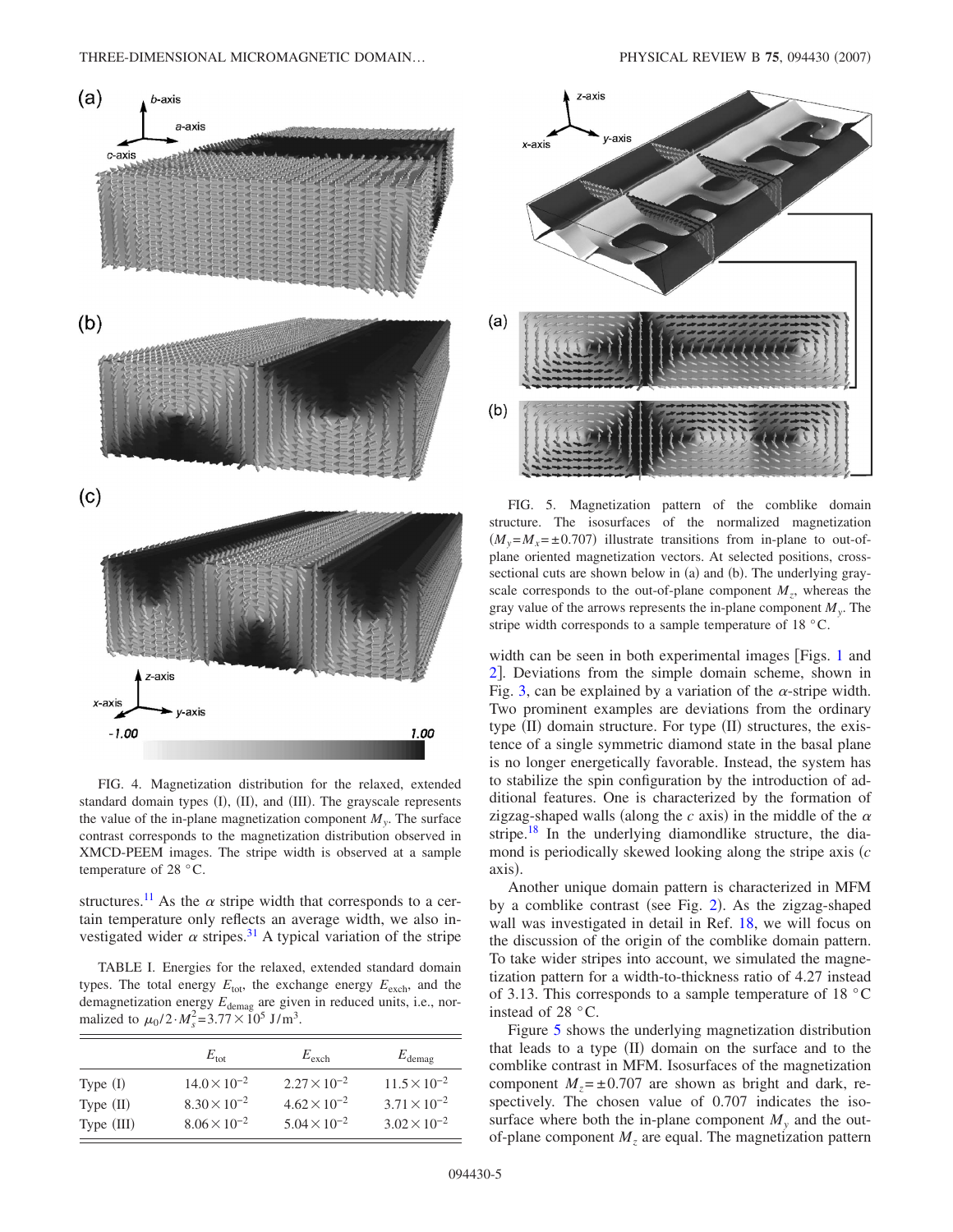<span id="page-5-0"></span>

FIG. 6. Illustration of the tip magnetization used for the MFM simulations. The scale represents the relative magnitude of the normalized magnetization component *Mz*.

is governed by a diamond structure that is not centered, as common in type (II) patterns, but shifted toward one edge of the stripe. The diamond pattern branches off in the middle of the stripe (in depth) and forms hook-shaped extensions. Within the volume of the hooks, the magnetization is out-ofplane, leading to an enhanced MFM signal. At selected positions in the comb structure, cross-sectional views are shown in Figs.  $5(a)$  $5(a)$  and  $5(b)$ . The first position is taken along the base of an extension and the second cut across the hookshaped tail of the protrusion. The "hooks" are found to extend in both the +*x* and −*x* directions. Along the base of the extension [cf. Fig.  $5(a)$  $5(a)$ ], an elongated Néel wall is found. The second cross section [Fig.  $5(b)$  $5(b)$ ] across the end of the hook-shaped structure reveals a diamond state, too. In addition, instead of an elongated Néel wall, a complicated composite wall is apparent. The domain transition is of cross-tie wall character, consisting of Bloch and Néel wall-like segments. The rotation sense of the Néel wall is changed, introducing the Bloch wall-like segment.<sup>22</sup>

#### **IV. SIMULATION OF THE MAGNETIC FORCE MICROSCOPY RESPONSE**

# **A. Description of the magnetic force microscopy simulation tool**

The MFM contrast was obtained from a micromagnetic simulation of the tip-sample system assuming mutual nondisturbance and a realistic tip model. Typical MFM tips are made from Si and sputter coated with a magnetic layer, e.g., Co. Thus, the tip was modeled as a hollow cone with a spherically shaped apex.<sup>25</sup> The discretization of the tipsample volume was 6 nm in all three dimensions. The tip has a radius of curvature of 80 nm, a side angle of 10°, and a magnetic coating thickness of 40 nm. Since in MFM experiments the tip is fully magnetized to saturation in the *z* direction (i.e., along the tip axis), we modeled the tip to have a constant magnetization in the −*z* direction. The tip magnetization was not relaxed to its equilibrium state. The tip's height was truncated after 20 layers, and the employed tip model is shown in Fig. [6.](#page-5-0) The grayscale corresponds to the magnitude of the magnetization component  $M<sub>z</sub>$  and reaches from  $-1$  (dark) to  $-0.125$  (bright). To approximate the tip better without increasing the number of cells, the magnetization of the near-surface cells was weighted by the number of corner points that are part of the magnetic coating. The tip of finite size is placed at a constant height of 30 nm above the sample. The complete MFM image is obtained by raster scanning the tip across the sample in discrete steps and calculating the force gradient of the magnetostatic interaction at each scan position. Thus, the calculated MFM contrast corresponds to the signal obtained in lift-mode MFM. Thus, it does not account for the van der Waals interaction which gives rise to the unavoidable topographic contrast in noncon-tact force microscopy. As the MFM image (cf. Fig. [2](#page-2-1)) was not obtained in the so-called lift mode, the measured contrast is a convolution of the topography-induced and magnetic interactions. A detailed description of the MFM response simulation procedure is given in Ref. [25.](#page-9-22)

### **B. Results for the standard domain patterns**

For the MFM response calculation, the ferromagnetic stripes presented in Fig. [4](#page-4-0) were sandwiched between six cells of nonferromagnetic material. This extension is necessary to capture the MFM contrast that is not limited to the position of the sample. Figure  $7(a)$  $7(a)$  shows the MFM response (force gradient) for three oppositely magnetized, neighboring type (I) domains obtained from micromagnetic simulations [cf. Fig.  $4(a)$  $4(a)$ ]. The contrast is dominated by dark and bright areas located on opposite positions on the stripe. Interestingly, the MFM contrast extends over the edges of the stripe, indicated by the dotted lines. This is also found for the experimental MFM images [cf. Fig.  $2(a)$  $2(a)$ , type (I) domains]. The 180 $^{\circ}$  domain walls separating the oppositely magnetized areas are of the Bloch type. Both Bloch walls are partly bright and dark, showing that the magnetization rotates through the out-ofplane direction in the positive or negative sense. This behavior is in accordance with the experimentally observed Bloch walls. The contrast originating from the Bloch walls is smaller than for the domains.

In Fig.  $7(b)$  $7(b)$ , the MFM contrast for the type  $(II)$  domain is depicted [cf. Fig.  $4(b)$  $4(b)$ ]. The contrast on the opposite sides of the stripe is the same (dark) and the force gradient is stronger than that of the bright area in the middle of the stripe. This means that the stray-field contrast from the edges of the stripes is stronger than the influence of the extended diamond structure with its out-of-plane moments in the middle of the stripe. Furthermore, a slight modulation of the contrast is visible along the stripe, e.g., looking at the bright area in the middle. This modulation is due to the formation of a weak zigzag pattern (see Sec. III B). Note that the MFM contrast is only 1/3 of the contrast calculated for the type (I) sequence shown in Fig.  $7(a)$  $7(a)$ .

Figure  $7(c)$  $7(c)$  presents the result for the type (III) domain pattern. The contrast is dominated by the interaction with the out-of-plane moments of the two diamond-shaped domains in the basal plane. As one is pointing out of the surface and the other into the surface [cf. Fig.  $4(c)$  $4(c)$ ], the contrast is bright and dark, respectively. At the edges of the stripe, a weaker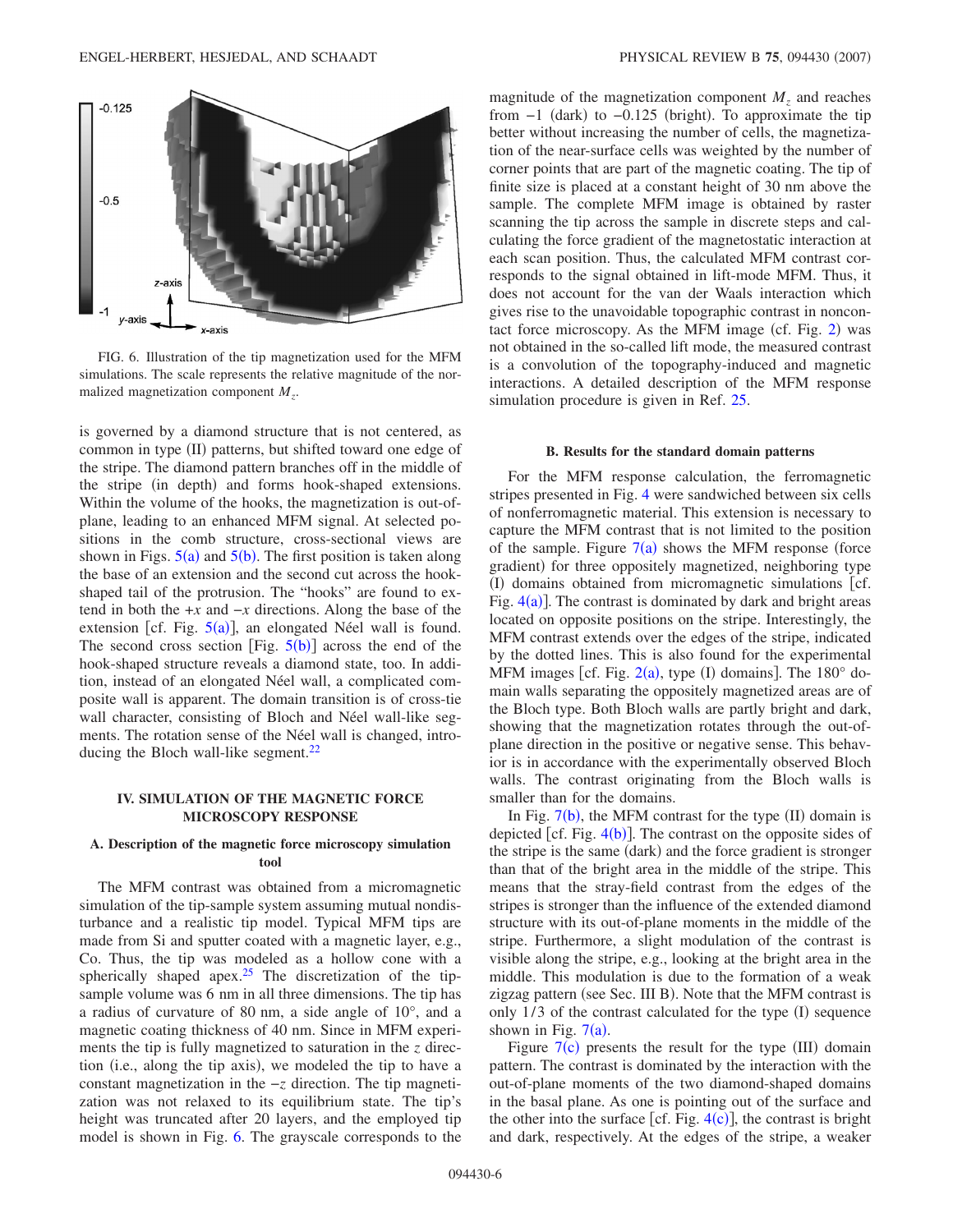<span id="page-6-0"></span>



contrast of the opposite sign is found. The magnitude of the force gradient is slightly smaller than in the case of the type (II) domain. Furthermore, the contrast is more confined to the actual stripe and no MFM signal is found outside the geometrical limits, as in the case of type (II) domains. The surface magnetization in all cases—corresponding to the XMCD-PEEM contrast—is in excellent agreement with the experimental image shown in Fig. [1.](#page-1-0)

Figure [8](#page-7-0) depicts line scans of the simulated MFM contrast (shown in Fig. [7;](#page-6-0) sample temperature,  $28 \degree C$ ; thickness, 1[2](#page-2-1)0 nm) along with experimental data extracted from Fig. 2 (sample temperature,  $18 \degree C$ ; thickness,  $180 \text{ nm}$ ). The line scans were taken across the ferromagnetic stripes (along the a axis of MnAs). Note that the geometry of the simulated and measured stripe structure is different. In order to compare the results the stripe width is rescaled.

The simulated MFM line scan for the type (I) domain shown in Fig.  $8(a)$  $8(a)$  (open circles) is symmetrical for both attractive and repulsive forces. The simulated MFM data represent the MFM contrast obtained in the so-called lift mode, i.e., solely recording magnetically induced contrast by scanning on the known topography-induced path. The maximum magnetic interaction is right at the edges of the stripe and extends slightly beyond its boundaries. The experimentally obtained MFM curve [Fig.  $8(a)$  $8(a)$ , solid squares], on the other hand, is asymmetric with respect to the sign of the interaction force. In particular, the measured attractive force peak is much broader than the one seen in the simulated curve. The origin of this discrepancy is the mode of operation of the MFM, where the phase shift is kept constant. As a result, in the case of an attractive interaction, the cantilever retracts farther away from the surface and the magnetically induced peak broadens. The missing repulsive dip, observed in the simulated contrast, is due to the van der Waals interaction which is stronger toward the surface. It has to be noted that the ratio between simulated and experimental values is kept the same for all plotted curves in Figs. [8](#page-7-0) and [9.](#page-7-1)

For the type (II) domains, the simulated contrast generally agrees well with the measured MFM contrast [cf. Fig.  $8(b)$  $8(b)$ ]. In detail, the measured contrast exhibits secondary maxima at the edges of the stripes which give rise to the white edges seen in Fig. [2.](#page-2-1) These edges only occur in case of repulsive interaction and are a result of the convolution of the topography-induced and magnetic interactions. The two line scans for the type (III) domain show excellent agreement. The central peak, which is due to an out-of-plane magnetized diamond domain in cross section, is equally broad in the simulated and measured MFM scan. In contrast, the neighboring trench, which is due to an oppositely magnetized diamond domain, is broader in the experimental scan compared to the simulated scan. Thus, it is likely that the assumed tip radius and coating thickness was slightly overestimated.

#### **C. Results for the comblike domain pattern**

The MFM contrast of the comblike domain pattern presented in Fig.  $5$  is shown in Fig.  $7(d)$  $7(d)$ . This domain pattern, which gives rise to an asymmetric type (II) domain at the surface, leads to comblike patterns in the MFM contrast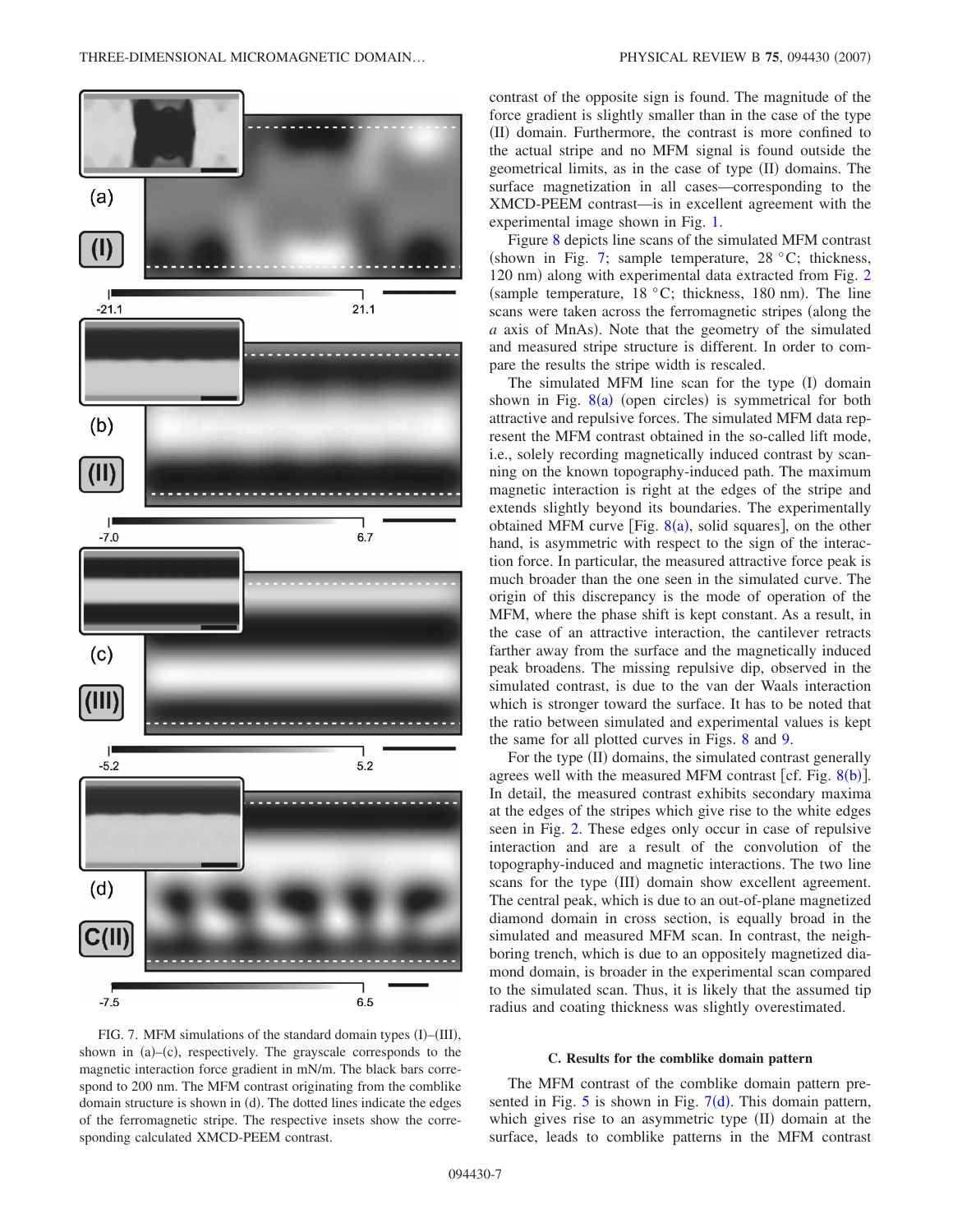<span id="page-7-0"></span>

FIG. 8. Comparison of the simulated and measured MFM response (line scans) across ferromagnetic stripes showing (a) a type (I) domain, (b) a type (II) domain, and (c) a type (III) domain. The simulated MFM response is given in mN/m and the measured MFM response in arbitrary units (arb. units).

(bright). In correspondence with the related type (III) domains, a dark area is located close to the edge of the stripe. The dominant bright area is oriented along the stripe axis and asymmetrically shifted to the lower stripe edge. Its origin is, like for the type (II) and (III) domains in general, a diamondlike domain. From this area, hook-shaped features extend toward the upper edge of the stripe. These are connected to areas within the MnAs film that are showing out-of-plane

<span id="page-7-1"></span>

FIG. 9. Comparison of the simulated and measured MFM response (line scans) across a comblike domain structure [type (CII)]. The solid symbols represent a cut through an arm of the comb structure [cut (a)], and the open symbols a cut in between two arms [cut  $(b)$ ], as indicated in Fig. [5.](#page-4-2)

magnetization components. In Fig. [5,](#page-4-2) these areas can be clearly identified. As for the ordinary type (II) domains, the magnitude of the magnetostatic tip-sample interaction is comparable. The simulated XMCD-PEEM contrast shows a type (II) domain on the surface.

Figure [9](#page-7-1) shows experimental and simulated MFM line scans across the ferromagnetic stripe exhibiting a comblike domain structure. The first line scan is along the arm of the bright hook-shaped structure and the second line scan is in between two bright hook-shaped structures [cf. cut (a) and (b) in Fig. [5](#page-4-2)]. A remarkable qualitative agreement is found between the measured and simulated data. In general, the (a) scan (dark symbols) exhibits larger values than the (b) scan (bright symbols). On top of the cross-sectional diamond structure with an out-of-plane magnetization, the contrast is the same in the simulation for both cuts and very similar in the experiment. The fine structure along the (a) cut is clearly resolved in both experiment and simulation and the contrast ratios are in excellent agreement. In the (b) scan, the simulated features appear broader than the measured peaks, again pointing toward an overestimation of the tip dimensions in the simulation. The contrast ratio between the primary maximum (on the left) and the secondary maximum (on the right) agree very well, and the simulation reproduces the experimental data correctly.

#### **V. DISCUSSION**

In general, the results of the micromagnetic simulation and the experimentally determined surface magnetization agree qualitatively very well [cf. Fig.  $3(b)$  $3(b)$   $(M_y$  component), Fig. [1](#page-1-0) (projection of the magnetization onto the *a* axis  $\parallel y$ axis), and the insets in Fig. [7](#page-6-0)]. All three domain types are found in both simulation and the XMCD-PEEM measurement. From the energies listed in Table [I,](#page-4-1) it is clear that types (II) and (III) are equal in energy and the preferred domain configurations for the arrangement of the stripes. Neverthe-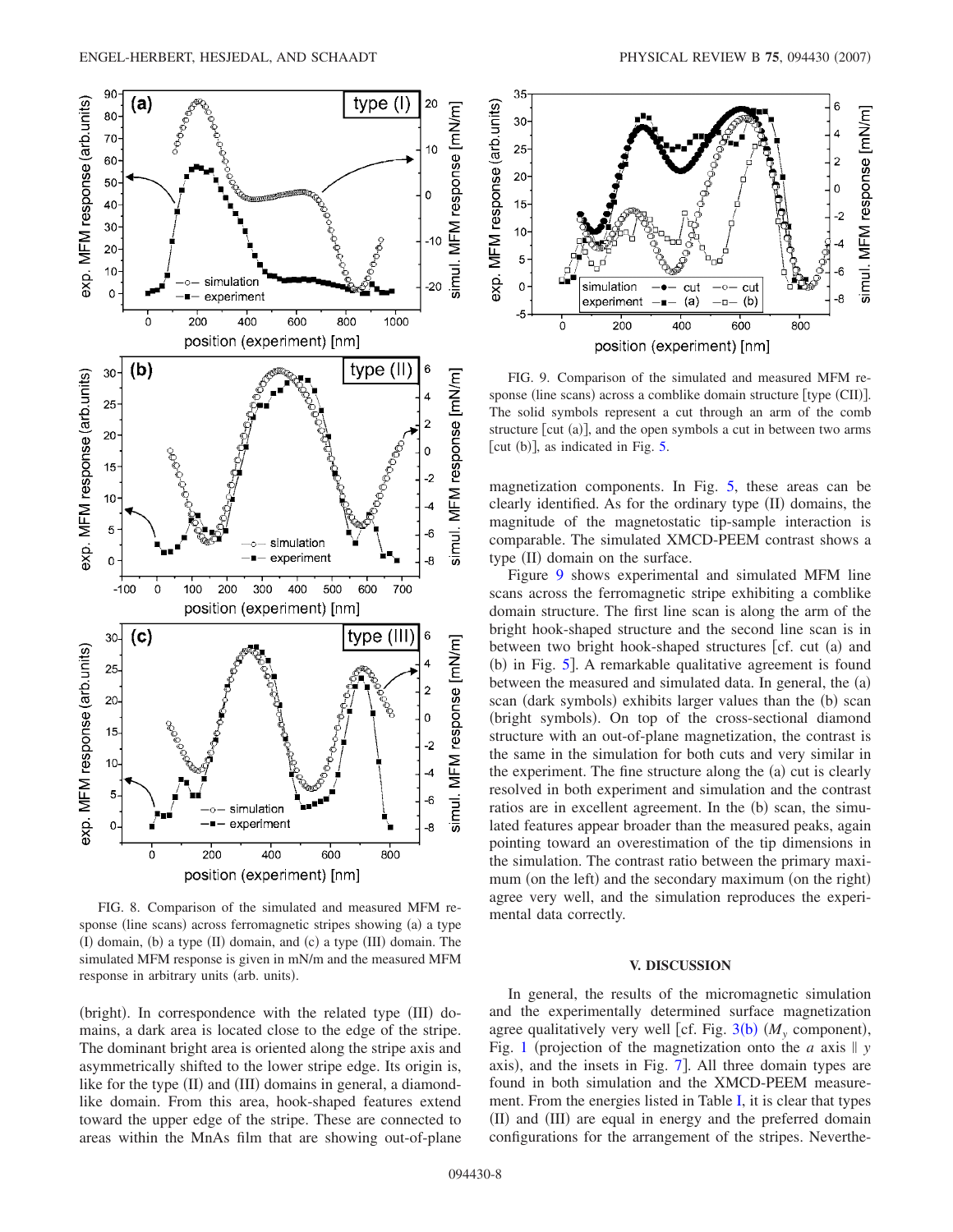less, type (I) domains are experimentally found both as extended structures and as an alternating sequence of oppositely magnetized domains. In this case, the domain statistics obtained from the two complementary methods differ. This is not surprising, since the origin of the type (I) domain—an *S* state, *C* state, or Landau state—cannot be determined by XMCD-PEEM imaging alone.

Comparing the experimental and simulated MFM contrast in Figs.  $2(a)$  $2(a)$  and [7,](#page-6-0) respectively, yields an excellent agreement. Not only does the simulation reproduce the contrast patterns qualitatively, but also the relative magnitudes of the stray fields are reproduced correctly. This is most easily seen in the case of the alternating type (I) domain sequence. The contrast due to this sequence governs the MFM image  $\lceil cf \rceil$ . Fig.  $2(a)$  $2(a)$ , right-hand side], in accordance with the calculated MFM contrast [cf. force gradient scale in Fig.  $7(a)$  $7(a)$ ]. In fact, the force gradient is a factor of 3 larger than the response due to the other domain types. It is worth noting that the magnitude of the MFM contrast precisely follows the trend in the stray-field energies ( $E_{\text{demag}}$ ): the MFM response decreases from type  $(I)$  over type  $(II)$  to type  $(III)$  such as  $1:0.33:0.25$ and the energies such as 1:0.32:0.26.

Another peculiar feature of the MFM image is a fine bright line [cf.  $2(a)$ , rectangle marking the type  $(II)$ domain—approximately at the position of the phase boundary of  $\alpha$ - and  $\beta$ -MnAs—which is not reproduced by the simulations. The reason for this feature is the convolution of the topography with the magnetic interaction, as discussed in Sec. IV. It has to be noted that, apart from the fine bright lines at the edges, the magnetic interaction dominates the topography-related interaction at the selected working height. As the force gradient is kept constant by the MFM, in regions of repulsive magnetic interaction the tip-sample distance is decreased, leading to an enhanced topography signal. This is exclusively found at the  $\alpha$ -stripe edges where the magnetic interaction is repulsive [dark contrast, cf. Fig.  $2(a)$  $2(a)$ ] and the topography gradient is maximum (2 nm in the case of a 180-nm-thick MnAs film). In the case of alternating type (I) domains, the fine feature is not seen in MEM images, as the stray field of the predominantly in-plane magnetized areas extends far beyond the boundary of the ferromagnetic stripe.

The remaining difference between the XMCD-PEEM and MFM images is the larger relative abundance of extended type (I) domains and also type (II) domains in the case of the surface-sensitive method. $26$  This apparent discrepancy can be resolved by analyzing the comblike domain pattern in detail. As explained above, the discussed comblike structure  $C(II)$ gives rise to a type  $(II)$  domain on the surface [see Fig. [7](#page-6-0)(d)]. The underlying domain state is an asymmetric diamond state with an extending cross-tie wall. In addition to these structures, another comblike structure, termed C(I), is found in the MFM image in Fig.  $2(a)$  $2(a)$ . It shows a bright contrast extending along the stripe right at one of its edges. From the edge, fingerlike bright features extend across the stripe. Their separation is comparable to the distance of the hooklike features found for  $C(II)$  domains.  $C(I)$  domains are thus a combination of an extended type (I) structure leading to bright and dark contrast at opposite edges of the stripe and a comblike pattern. The MFM contrast is obviously much smaller than typical for a type (I) domain sequence, ruling out the *C* and *S* states as the governing domain patterns in the basal plane. Instead, a Landau state can be held responsible for the observed contrast. First, it naturally leads to a smaller stray field in MFM. Second, the calculated Landau state shown in Fig.  $3(d)$  $3(d)$  exhibits a cross-tie wall, which was found to move across the width of the stripe, giving rise to the hook-shaped C(II) structures.

#### **VI. CONCLUSIONS**

In summary, we presented a comparative discussion of magnetic contrast seen by XMCD-PEEM and MFM using MnAs in the stripe phase as an example. Employing these two complementary micromagnetic imaging techniques, in conjunction with micromagnetic simulations, leads to a consistent micromagnetic picture of this materials system. In the cross-section of the wires, a number of metastable magnetization patterns are found that resemble the flux-closure patterns known from soft magnetic materials: the *C*, *S*, and Landau states [type (I) domains], the diamond state [type (II) domains], and the double-diamond state [type (III) domains]. By performing MFM simulations of these magnetization patterns, and by taking surface-sensitive XMCD-PEEM images into account, the simulated patterns can be largely confirmed. A deeper look into the distribution of stripe widths at a given temperature resulted in the discovery of two additional comblike patterns for wider  $\alpha$  stripes. The C(I) state is related to the ordinary type (I) domain based on a Landau state, whereas the C(II) state is based on an asymmetric diamond state. Both states exhibit a widely stretched Néel wall which is stabilized by forming a cross-tie wall. As these states appear as type (I) and (II) domains on the surface, but as comblike domains in MFM, the remaining discrepancy in the domain count for both experimental methods can be resolved. MnAs on GaAs is thus a good example of the value of MFM data for the determination of the micromagnetic domain structure, when combined with advanced contrast simulations based on micromagnetic simulations.

#### **ACKNOWLEDGMENTS**

The authors want to thank C. Herrmann for the sample preparation, J. R. Mohanty for help with the MFM measurements, and K. H. Ploog for his continuous and generous support.

t.hesjedal@ece.uwaterloo.ca

Appl. Phys. 89, 7174 (2001).

<span id="page-8-2"></span>2R. P. Cowburn, D. K. Koltsov, A. O. Adeyeye, M. E. Welland, and D. M. Tricker, Phys. Rev. Lett. **83**, 1042 (1999).

<span id="page-8-0"></span><sup>\*</sup>Corresponding author. Electronic address:

<span id="page-8-1"></span><sup>&</sup>lt;sup>1</sup>K. J. Kirk, S. McVitie, J. N. Chapman, and C. D. W. Wilkinson, J.